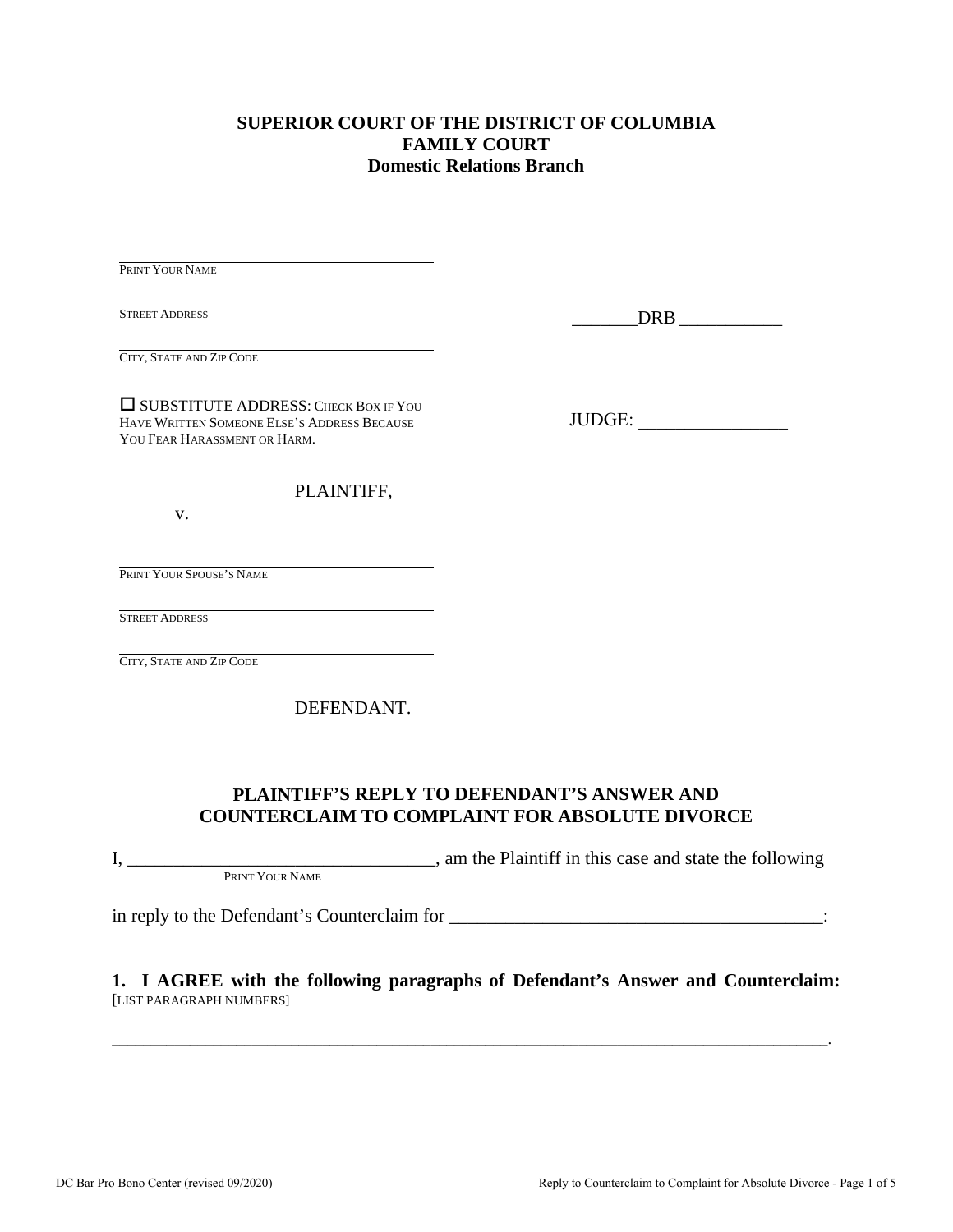**2. I DISAGREE with the following paragraphs of Defendant's Answer and Counterclaim:** [LIST PARAGRAPH NUMBERS]

\_\_\_\_\_\_\_\_\_\_\_\_\_\_\_\_\_\_\_\_\_\_\_\_\_\_\_\_\_\_\_\_\_\_\_\_\_\_\_\_\_\_\_\_\_\_\_\_\_\_\_\_\_\_\_\_\_\_\_\_\_\_\_\_\_\_\_\_\_\_\_\_\_\_\_\_\_\_\_\_\_\_\_\_\_\_\_\_\_\_\_\_.

# **Request for Relief**

**I RESPECTFULLY REQUEST that the Court grant what I requested in the Complaint that I already filed in this case, and deny the Defendant's Counterclaim.**

**I ALSO REQUEST THAT the Court award such other relief as it deems just and proper.**

I declare under penalty of perjury that the foregoing is true and correct*.* 

*If this document is to be signed outside the geographic boundaries of the United States, Puerto Rico, the United States Virgin Islands, and any territory or insular possession subject to the jurisdiction of the United States, additional requirements must be met prior to signing. See Super. Ct. Dom. Rel. R. 2(c)(1)(B).*

| SIGN YOUR NAME. Add slashes to either side /like this/ to sign electonically. | <b>DATE</b>          |
|-------------------------------------------------------------------------------|----------------------|
| PRINT YOUR NAME                                                               | <b>PHONE NUMBER</b>  |
| <b>HOME ADDRESS 1</b>                                                         | <b>EMAIL ADDRESS</b> |
| <b>HOME ADDRESS 2</b>                                                         |                      |

SUBSTITUTE ADDRESS: CHECK BOX IF YOU HAVE WRITTEN SOMEONE ELSE'S ADDRESS BECAUSE YOU FEAR HARASSMENT OR HARM.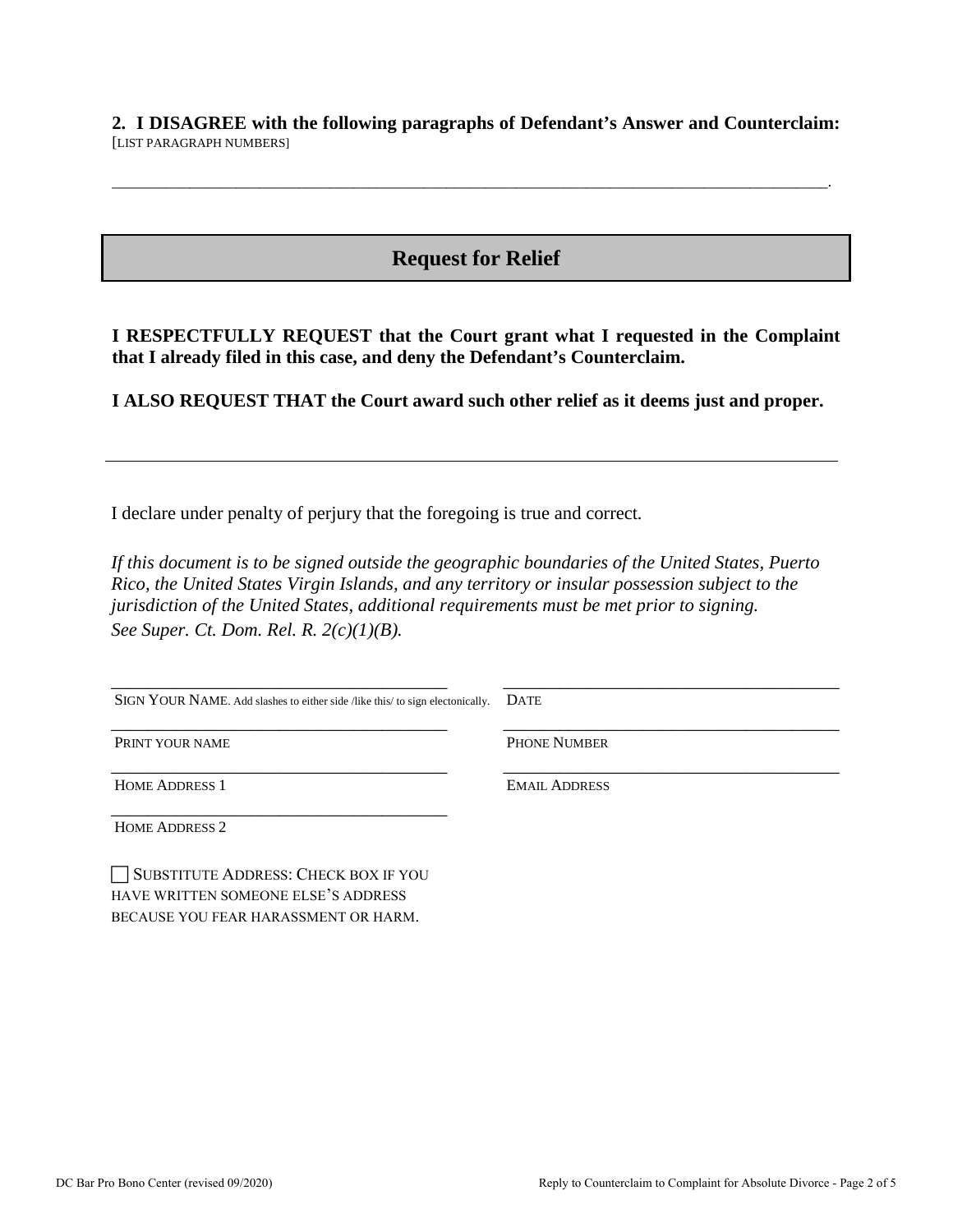### **SUPERIOR COURT OF THE DISTRICT OF COLUMBIA FAMILY COURT Domestic Relations Branch**

PRINT PLAINTIFF'S NAME

\_\_\_\_\_\_\_\_\_\_ DRB \_\_\_\_\_\_\_\_\_\_

PLAINTIFF,

\_\_\_\_\_\_\_\_\_\_\_\_\_\_\_\_\_\_\_\_\_\_\_\_\_\_\_\_\_\_\_\_\_\_\_\_

\_\_\_\_\_\_\_\_\_\_\_\_\_\_\_\_\_\_\_\_\_\_\_\_\_\_\_\_\_\_\_\_\_\_\_\_

JUDGE: \_\_\_\_\_\_\_\_\_\_\_\_\_\_\_\_\_\_

v.

PRINT DEFENDANT'S NAME

DEFENDANT.

## **RULE 5 PROOF OF SERVICE FORM**

**IF YOU HAVE ALREADY SERVED THE OTHER PARTY WITH A COPY OF YOUR PAPERS**, YOU CAN FILL OUT AND FILE THIS **PROOF OF SERVICE FORM** AT THE SAME TIME THAT YOU FILE YOUR PAPERS.

**IF YOU HAVE NOT ALREADY SERVED THE OTHER PARTY WITH A COPY OF YOUR PAPERS**, YOU MUST FILL OUT AND FILE THIS **PROOF OF SERVICE FORM** AFTER YOU SERVE THE OTHER PARTY.

**IF THE OTHER PARTY HAS A LAWYER IN THIS CASE, YOU MUST SERVE A COPY OF THE PAPERS TO THE LAWYER. IF THE OTHER PARTY DOES NOT HAVE A LAWYER, A COPY OF THE PAPERS SHOULD BE SERVED DIRECTLY TO THE OTHER PARTY.** 

| 1. I certify that on                                                                                      |                                      | $\blacksquare$ $\blacksquare$ I served copies of $\blacksquare$ | $\mathbf{to}$ :     |
|-----------------------------------------------------------------------------------------------------------|--------------------------------------|-----------------------------------------------------------------|---------------------|
| <b>DATE OF SERVICE</b>                                                                                    |                                      |                                                                 |                     |
|                                                                                                           |                                      | $NAME(S)$ OF PLEADING(S)                                        |                     |
| The other party, $\frac{1}{\sqrt{1-\frac{1}{2}}}\left\lfloor \frac{1}{2}\right\rfloor$                    | $\mathbf{or}$<br>NAME OF OTHER PARTY |                                                                 |                     |
| The other party's attorney, _______________________________, who represents ____________________________. | NAME OF ATTORNEY                     |                                                                 | NAME OF OTHER PARTY |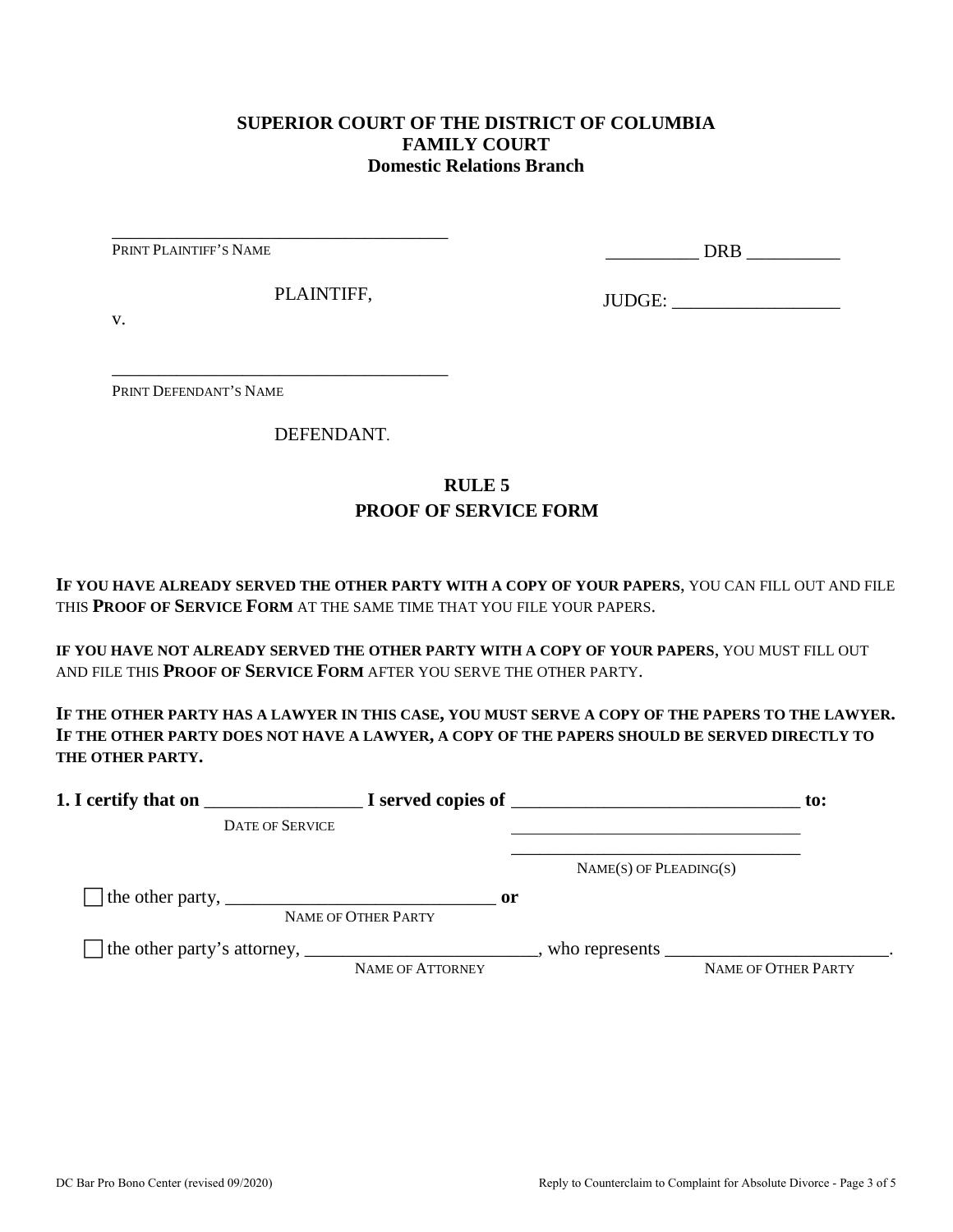#### **2. I delivered copies of the papers by:** [CHECK ONE]

**handing them to the other party**.

 **sending them to the other party by first class mail** to the other party's last known address: \_\_\_\_\_\_\_\_\_\_\_\_\_\_\_\_\_\_\_\_\_\_\_\_\_\_\_\_\_\_\_\_\_\_\_\_\_\_\_\_\_\_\_\_\_\_\_\_\_\_\_\_\_\_\_\_\_\_\_\_\_\_\_\_\_\_\_.

ADDRESS WHERE THE PAPERS WERE SENT **leaving them with a person of suitable age and discretion** who lived with the other party at: \_\_\_\_\_\_\_\_\_\_\_\_\_\_\_\_\_\_\_\_\_\_\_\_\_\_\_\_\_\_\_\_\_\_\_\_\_\_\_\_\_\_\_\_\_\_\_\_\_\_\_\_\_\_\_\_\_\_\_\_\_\_\_\_\_\_\_. ADDRESS OR DESCRIPTION OF PLACE WHERE PAPERS WERE SERVED This place is the other party's  $\Box$  TEMPORARY RESIDENCE. PERMANENT RESIDENCE. OTHER: \_\_\_\_\_\_\_\_\_\_\_\_\_\_\_\_\_\_\_\_\_\_\_\_\_\_\_\_\_\_\_\_\_. SPECIFY OTHER TYPE OF RESIDENCE I state the following about the person I gave the papers to (PROVIDE AS MANY DETAILS AS POSSIBLE): Their name: Their approximate age: \_\_\_\_\_\_\_\_\_\_\_\_\_\_\_\_\_. Their relationship to the other party is: □ Spouse/partner Family member (specify): \_\_\_\_\_\_\_\_\_\_\_\_\_\_\_\_\_\_\_\_\_\_\_\_\_\_  $\Box$  Roommate  $\Box$  Other: **leaving them at the other party's attorney's office** with the attorney, a clerk or other person in charge: \_\_\_\_\_\_\_\_\_\_\_\_\_\_\_\_\_\_\_\_\_\_\_\_\_\_\_\_\_\_\_\_\_\_\_\_\_\_\_\_\_\_\_\_\_\_\_\_\_\_\_\_\_\_\_\_\_\_\_\_\_\_\_\_ PRINT NAME OF PERSON SERVED WITH PAPERS \_\_\_\_\_\_\_\_\_\_\_\_\_\_\_\_\_\_\_\_\_ TITLE OF PERSON SERVED \_\_\_\_\_\_\_\_\_\_\_\_\_\_\_\_\_\_\_\_\_\_\_\_\_\_\_\_\_\_\_\_\_\_\_\_\_\_\_\_\_\_\_\_\_\_\_\_\_\_\_\_\_\_\_\_\_\_\_\_\_\_\_\_ STREET ADDRESS CITY, STATE AND ZIP CODE **sending them electronically** through CaseFileXpress or some other electronic way agreed to by the other party in writing: \_\_\_\_\_\_\_\_\_\_\_\_\_\_\_\_\_\_\_\_\_\_\_\_\_\_\_\_\_\_\_\_\_\_\_\_\_\_\_\_\_\_\_\_\_\_\_\_\_\_\_\_\_\_\_\_\_\_\_\_\_\_\_\_ EMAIL ADDRESS OF OTHER PARTY (IF USED) \_\_\_\_\_\_\_\_\_\_\_\_\_\_\_\_\_\_\_\_\_\_\_\_\_\_\_\_\_\_\_\_\_\_\_\_\_\_\_\_\_\_\_\_\_\_\_\_\_\_\_\_\_\_\_\_\_\_\_\_\_\_\_\_ ELECTRONIC MEANS USED (FOR EXAMPLE: EMAIL, CASEFILEXPRESS) **some other way** agreed to by the other party in writing:

\_\_\_\_\_\_\_\_\_\_\_\_\_\_\_\_\_\_\_\_\_\_\_\_\_\_\_\_\_\_\_\_\_\_\_\_\_\_\_\_\_\_\_\_\_\_\_\_\_\_\_\_\_\_\_\_\_\_\_\_\_\_\_\_\_\_\_\_\_ SPECIFY HOW SERVICE WAS COMPLETED